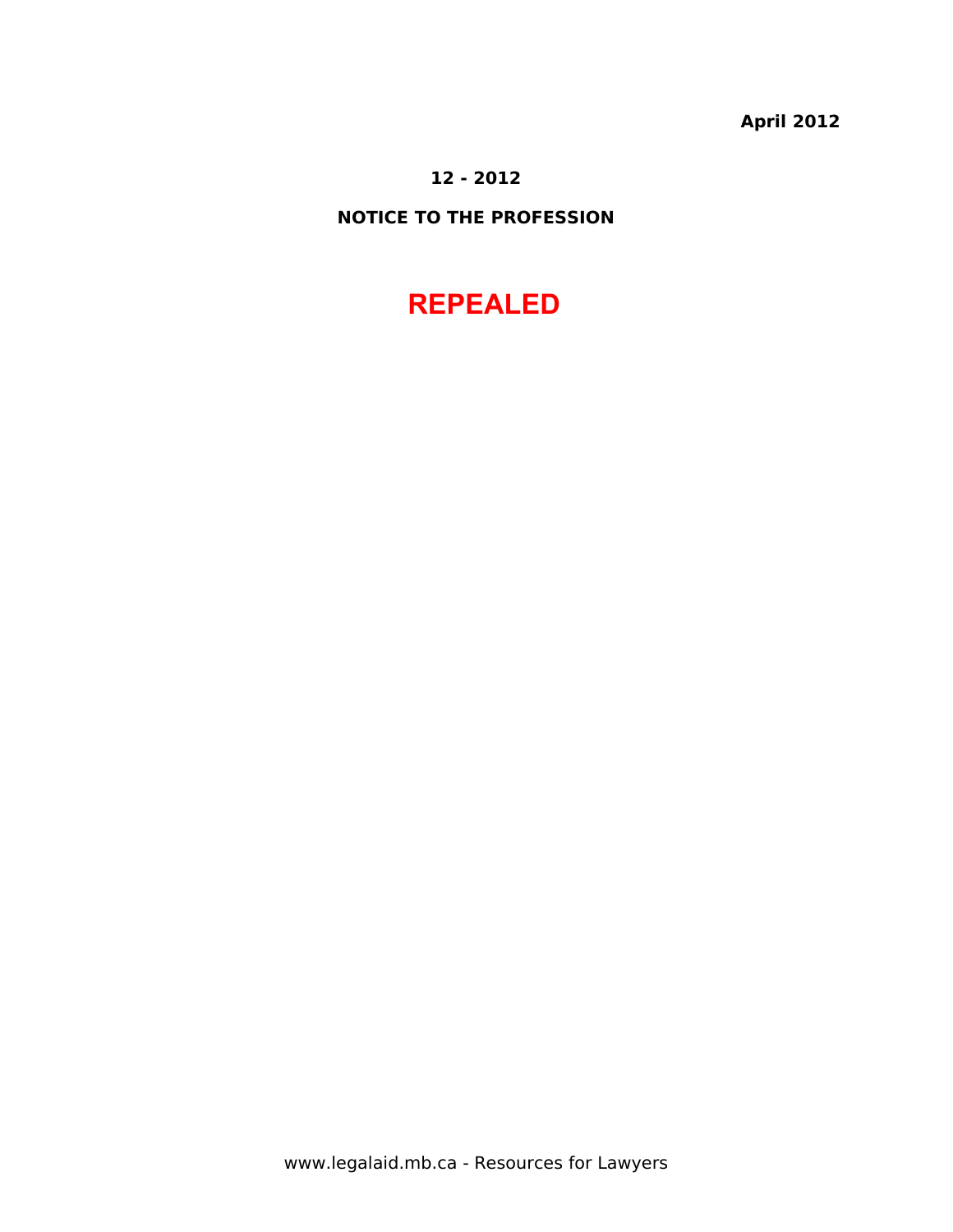# **NOTICE TO THE PROFESSION**

### **Legal Aid Manitoba Domestic Tariff Requires Trial Approval**

Counsel are reminded that the Legal Aid Manitoba Tariff requires trial approval for all domestic and child protection matters.

Trial approval is determined on a merit test based on likelihood of success. The test is independent of the "G" case ratio for child protection matters.

Counsel must meet this requirement prior to trial dates being set.

Where trial approval is denied, it is expected that counsel apply to withdraw from the record in compliance with the Cunningham decision.

Where counsel have not appropriately sought trial approval, or applied to withdraw from a case in a timely manner, trial will not be paid for (and in the case of staff counsel productivity, billing will not be allowed).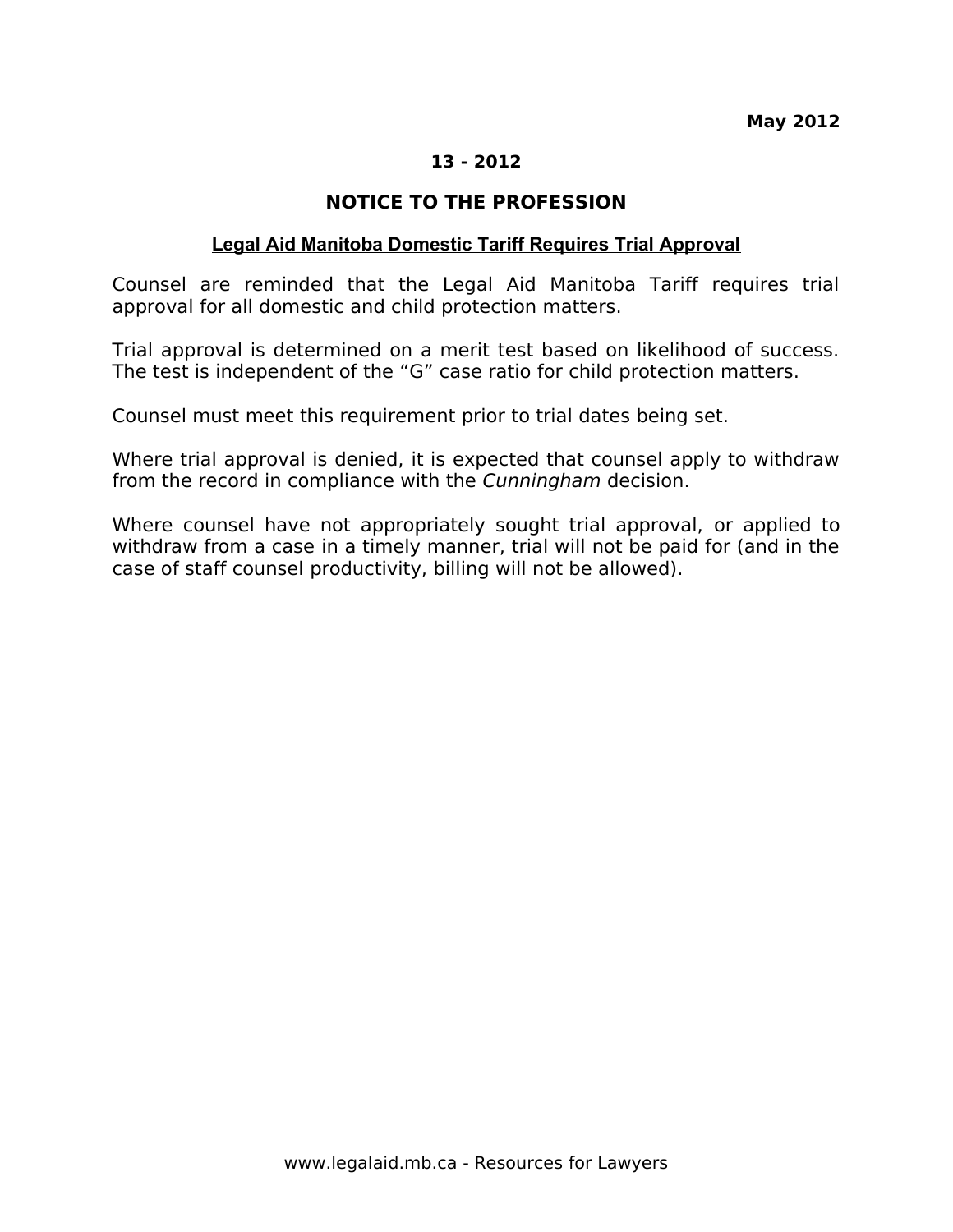## **NOTICE TO THE PROFESSION**

#### **Legal Aid Manitoba Automated** *Brydges* **On Call System Launch**

The long awaited Automated *Brydges* On-Call Contact System will be piloted and launched next month. One expectation of this system is that persons in custody will be connected with a lawyer within 5 minutes of the call being made. In order to achieve this goal Legal Aid Manitoba is providing an opportunity for Private Bar who maintain an after-hours on call presence to participate in a Queue on the *Brydges* on-call system. All calls will be routed first to the paid after hours on-call *Brydges* counsel, and if not immediately answered by the dedicated *Brydges* counsel, will be routed to any private bar lawyers or firms signed into the Private Bar Queue.

Private Bar counsel or offices who wish to participate will sign on to the system at the commencement of the evening and receive calls when the duty counsel lawyer is not available as a result of being on another call, in a situation of conflict, or temporarily indisposed. When a call is routed to a private firm, the firm will proceed with the call as if it had come into the firm as a call at first instance. Where the person qualifies for legal aid in the ordinary course, the Executive Director will waive the application of section 46 of the *Regulations* and permit a certificate to issue to the lawyer, or their firm.

The Automated On-Call system has an established protocol for police to follow in connecting the client with the lawyer. It is intended to help ensure the lawyer taking the call has all the information necessary to determine the jeopardy faced by the client and give effective legal advice. It is expected that counsel will be able to rely on that process in cross-examining police on the steps taken to fulfil their obligation to facilitate meaningful access to counsel. All calls routed through the automated system are required to follow this process and counsel will be able to rely on that protocol in the conduct of the case.

The Legal Aid Manitoba Automated *Brydges* On-Call Contact System tracks calls received. The routing of those calls and any future inquiry respecting a particular call routed to Private Bar counsel or a Firm will be referred to that firm for answer or resolution. It is expected that counsel that participate in this Queue will provide competent legal services.

Legal Aid Manitoba, as the owner/operator of the system, reserves the right to remove the Private Bar Queue and/or to deny or withhold access to participation in the Private Bar Queue in its sole discretion.

Any private bar counsel or firms that wish to have access to the Private Bar Queue may contact Gayle Zacharias at gazac@legalaid.mb.ca or by facsimile at 204-944-8582 to register.

#### **Big Case Management Contact Change**

Elizabeth Lutz has taken over duties as the contact person for all BCM matters. She can be contacted respecting these matters by email at [ellut@legalaid.mb.ca,](mailto:ellut@legalaid.mb.ca) by phone at 204-985-9740, or by facsimile at 204-944-8582.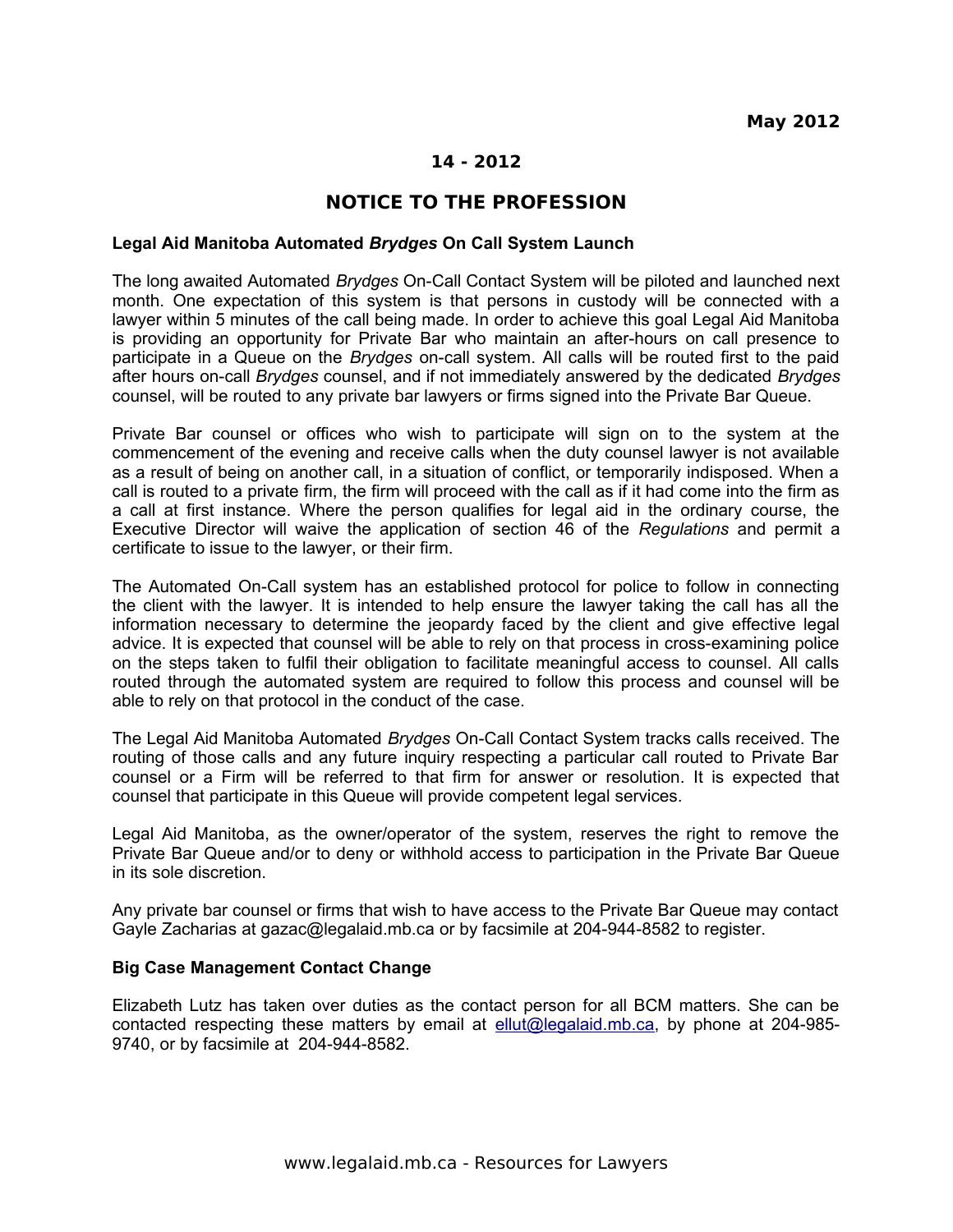**May 2012**

### **15 - 2012**

### **NOTICE TO THE PROFESSION**

#### **Child Protection Matters**

Management Council of Legal Aid Manitoba on May 22, 2012 directed that the following communication be given to all Area Directors:

All Area Directors in Manitoba are directed to strictly adhere to the merit test in 5.1 (independent of the "G" case) when assessing Child Protection matters for Trial Approval.

### **Changes to the Area Directors' Manual**

The following changes to the Area Directors' Manual were also directed by the Management Council of Legal Aid Manitoba on May 22, 2012:

#### • **Guardianship Applications**

Section 5.3.1 (I) of the Area Directors' Manual which formerly read:

Applications have merit where... (l) guardianship is contested, and there is a reasonable likelihood of success; ...

is amended to read:

Applications have merit where... (l) guardianship is contested and the Area Director has determined that, in accordance with s. 2(1) of the *CFS Act*, there is a reasonable likelihood of success....

### • **Social Assistance Appeal Board Applications**

Section **5.4.2(e)** of the Area Directors' Manual which formerly read:

Applications have merit where there is sufficiently concrete and compelling evidence that supports the Applicant's case, and it involves: ...

**e)** a Social Assistance matter where the Applicant has been wrongly denied Social Assistance, or an appropriate benefit, or is liable for a substantial overpayment

is amended to read:

Applications have merit where there is sufficiently concrete and compelling evidence that supports the Applicant's case, and it involves:

...

**e)** Social Assistance Matters at the "Social Assistance Appeal Board" where the

www.legalaid.mb.ca - Resources for Lawyers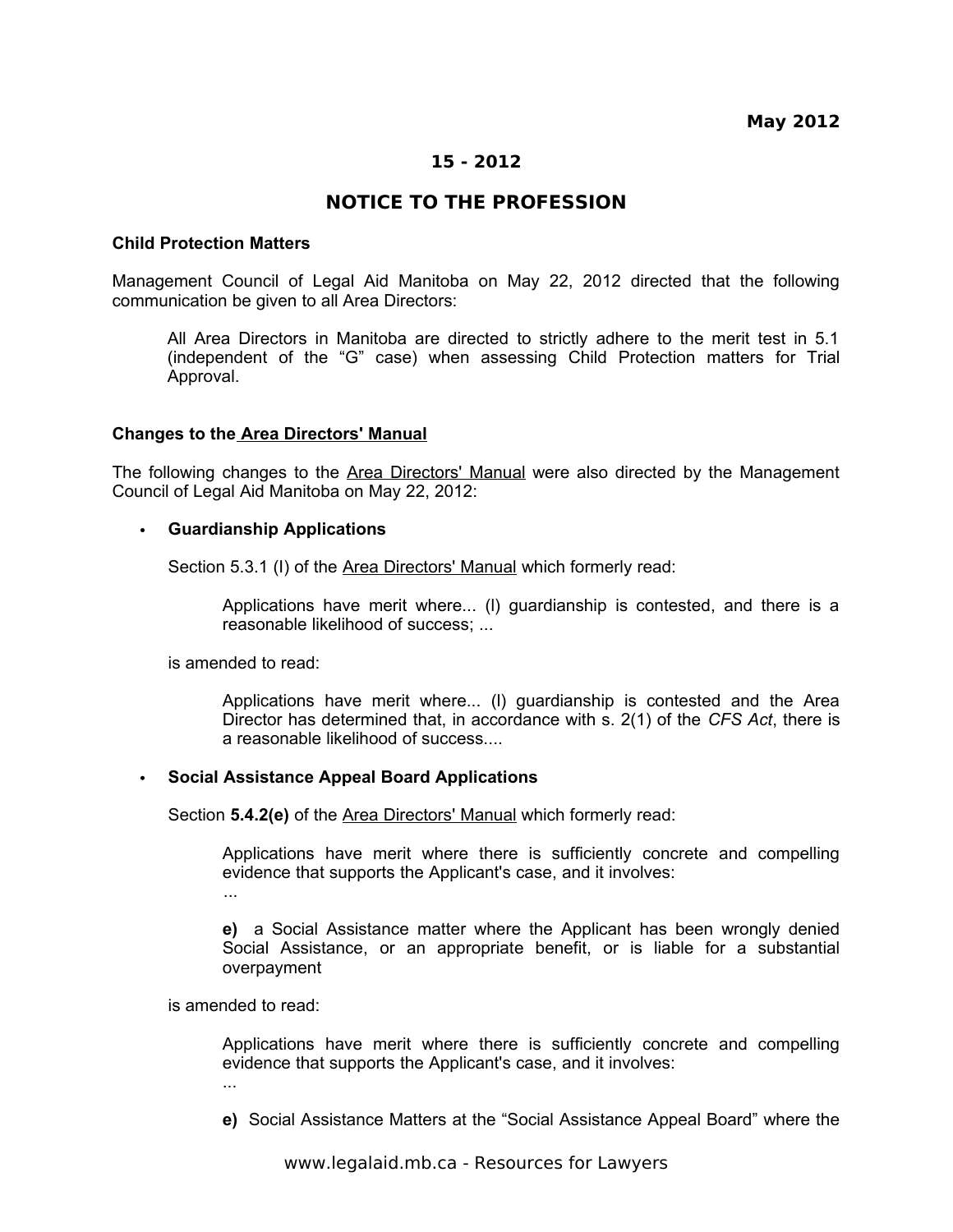applicant has been wrongly denied Social Assistance, or an appropriate benefit, or is liable for a substantial overpayment;....

• Appeals in the Court of Appeal

A new section is added to **5.2 MERIT IN CRIMINAL MATTERS** to read:

**5.2.7** Subject to s. 5.2.2(d), applications for persons seeking an appeal of conviction to the Court of Appeal and/or the Supreme Court of Canada have merit where:

**a)** the Executive Director determines that there is sufficient funding to cover this discretionary area of coverage and that

- **i)** there is a likelihood of success; and
- **ii)** issues of wrongful conviction exist; or
- **iii)** important systemic issues affecting the Administration of Justice exist.

**5.2.8** Subject to s. 5.2.2(d), applications for persons seeking an appeal of sentence to the Court of Appeal and/or the Supreme Court of Canada have merit where:

**a)** the Executive Director determines that there is sufficient funding to cover this discretionary area of coverage and that:

- **i)** there is a likelihood of success; and
- **ii)** the sentence imposed is outside of the range established by case-law for a particular offence.

A new section is added to **5.3 MERIT IN DOMESTIC MATTERS** to read:

**5.3.7** Applications for persons seeking an appeal of a decision made in Family and/or Child Protection proceedings to the Court of Appeal and/or the Supreme Court of Canada have merit where:

- **a)** the Executive Director determines that there is sufficient funding to cover this discretionary area of coverage and that
	- **i)** there is a likelihood of success; and
	- **ii)** it can be shown that the lower court judge considered the wrong factors or tests, grossly misapprehended the facts, or made some other palpable error of law.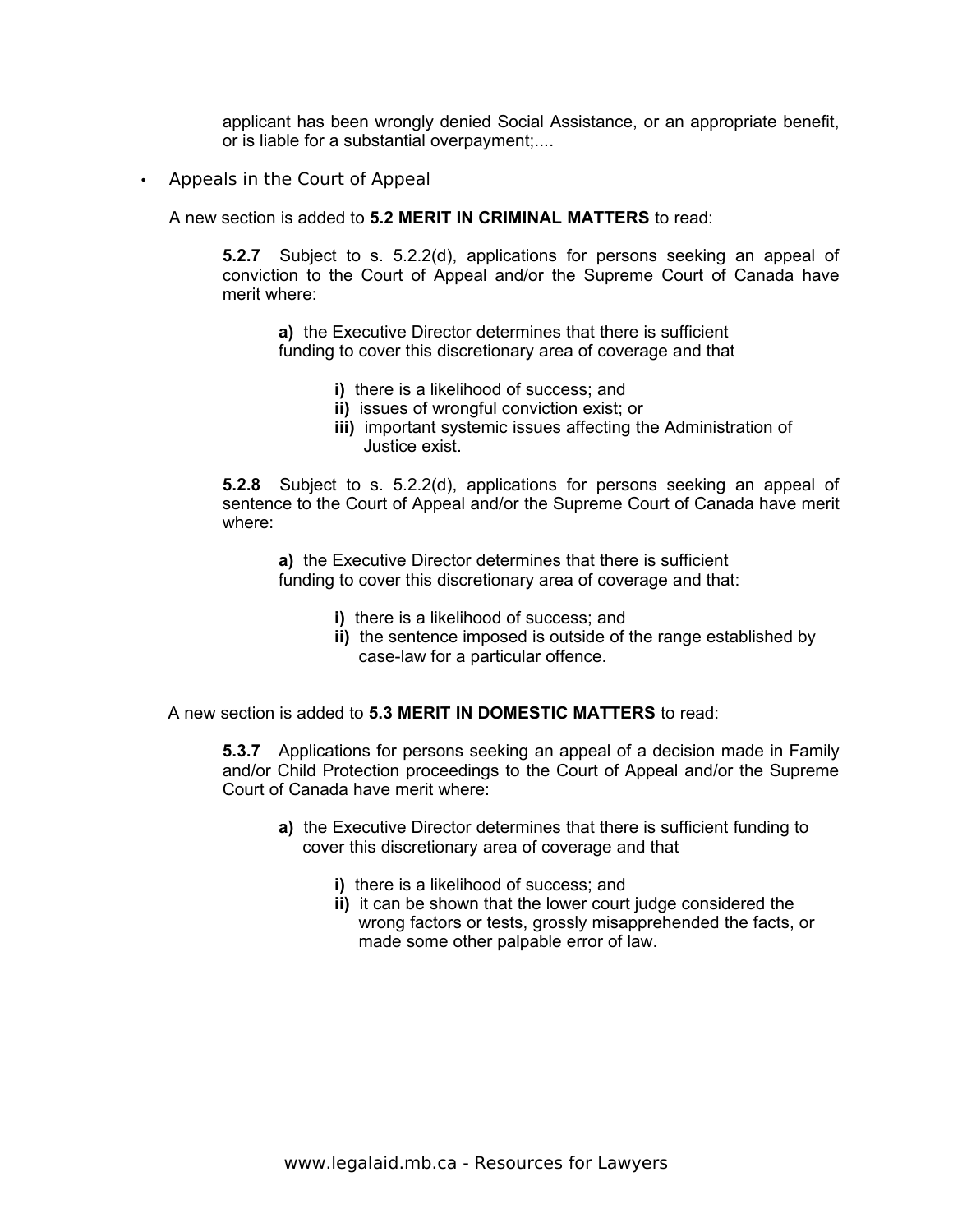# **NOTICE TO THE PROFESSION**

### **1. Cancellation of Certificates**

It has come to our attention that some counsel may not understand Legal Aid Manitoba practice respecting payment of counsel on cancelled certificates. A concern has arisen due to counsel representing to the court that Legal Aid Manitoba will not pay their fees if a certificates is cancelled and they are not permitted to withdraw on a case. This is not correct.

A Certificate for Legal Aid Manitoba services is certification that the person named qualifies for legal aid services. The cancellation of the certificate means that person no longer qualifies for legal aid services. The cancellation also means no more compensable work may be done pursuant to that person's certificate.

Counsel retained by Legal Aid Manitoba to provide services to a client are named in the client's certificate, and are required to undertake to provide the services indicated in the certificate.

Legal Aid Manitoba's contract with counsel is not, however confined to the certificate. It is governed also by *The Legal Aid Manitoba Act* and *Regulations* and the general law relating to contract. There are a host of rights and responsibilities in the *Act* and *Regulations* that govern the relationship between counsel who apply to be on the Legal Aid Manitoba Panel of lawyers and Legal Aid Manitoba. Legal Aid Manitoba also manages its contracts with counsel in accordance with the law of contract.

The fact that the client's certificate for legal aid services and Legal Aid Manitoba's retainer agreement with counsel are not the same thing appears to have caused significant difficulty in recent cases. Counsel on the Legal Aid Manitoba Panel have a responsibility to be familiar with the *Act* and *Regulations,* these set out important rights and responsibilities that govern the relationship between Legal Aid Manitoba and counsel who participate on the panel. Legal Aid Manitoba also fulfils its contractual obligations to counsel and counsel should be familiar with these.

When a certificate is cancelled, counsel are under an obligation not to do any more work pursuant to the certificate, and to make a *bona fide* effort to get off the record to preserve the resources of Legal Aid Manitoba for use by persons who are eligible for legal aid services. The cancellation of the certificate, however, does not end the agreement between counsel and Legal Aid Manitoba respecting the case. Any formal withdrawal application is paid in spite of the cancellation. Furthermore, where counsel makes a *bona fide* effort to withdraw and counsel are not permitted to withdraw, counsel fees are paid in accordance with the terms of the Legal Aid Manitoba certificate to the point where the hearing is concluded or counsel is permitted to withdraw. This has been the historical practice of Legal Aid Manitoba without exception.

To act otherwise would result in liability on the part of Legal Aid Manitoba, since counsel has taken on an obligation (such as setting a trial date) in good faith and in reliance on our agreement. Legal Aid Manitoba has no intention of defaulting on its legal obligations in this manner. We ask that counsel govern the course of their representation in accordance with the good faith that Legal Aid Manitoba has demonstrated in this matter and ensure the court is apprised of Legal Aid Manitoba practice in this regard when seeking to withdraw on a case.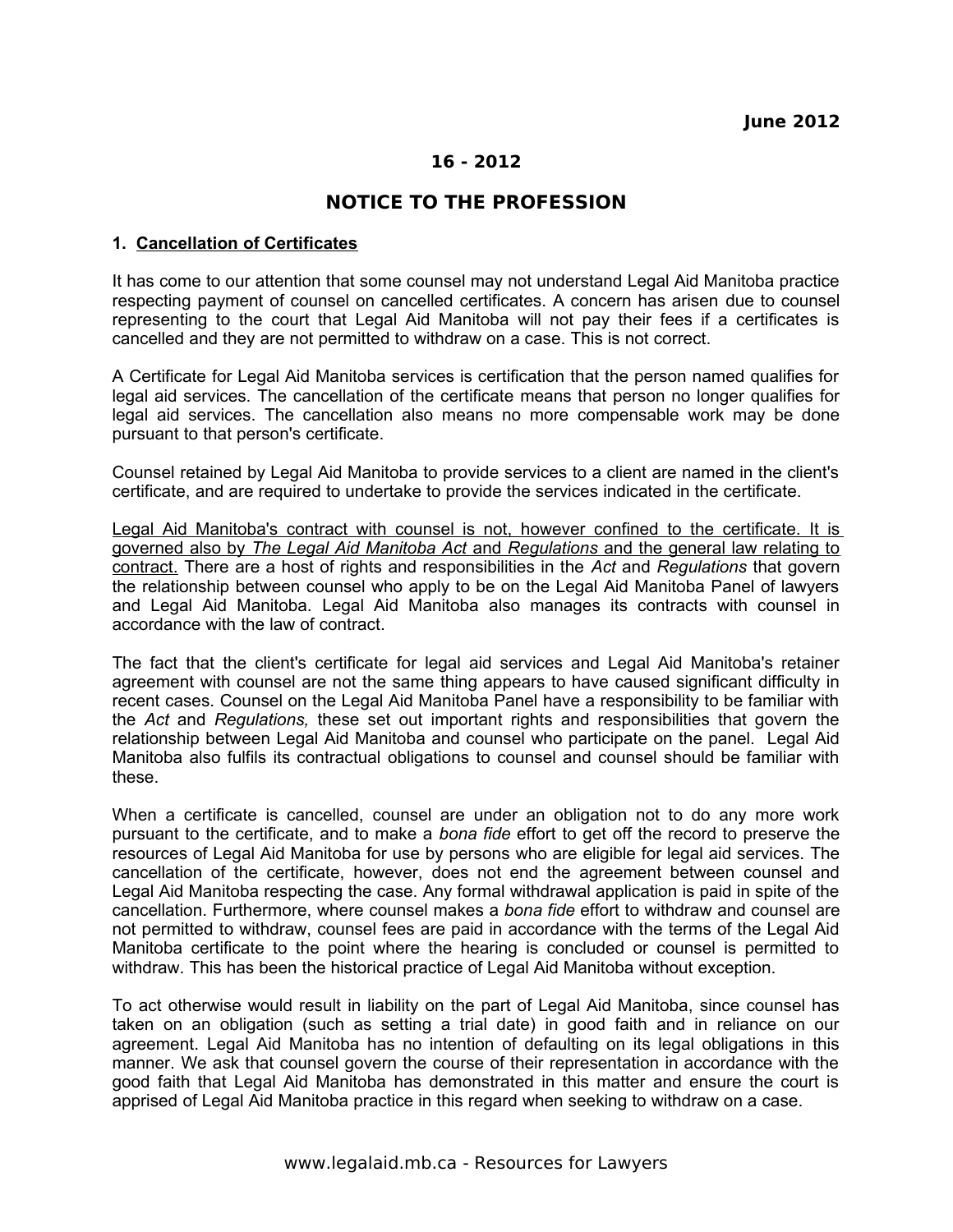### **2. Junior Counsel**

Legal Aid Manitoba at times provides a client with Junior counsel in extremely complex cases. Legal Aid Manitoba is not provided with additional funding for this purpose and the provision of Junior counsel is always subject to availability of funding. All Legal Aid Manitoba plans have very restrictive provisions in this regard that reflect the reality that when Junior counsel is provided, it is often at the expense of providing no counsel on another case elsewhere. Legal Aid Manitoba generally limits the provision of Junior counsel to Category A cases that are in the Big Case Management program, and even there provides such counsel only where a cogent case for the need of such counsel is presented.

When such counsel is provided, Legal Aid Manitoba issues a certificate that is payable at 50% of the Senior counsel billings in the matter. The Junior billings in some cases may represent Junior counsel doing ½ the hours of Senior counsel or Junior counsel doing the same hours for  $\frac{1}{2}$  the fees, or some other variant of this scenario.

Legal Aid Manitoba leaves it up to Senior counsel, Junior counsel, and/or the law firm involved, to determine how the total funds allocated are divided. Legal Aid Manitoba does not otherwise interfere where counsel determine to allocate the total fees in a case on a different basis than is specifically stated in the certificate. This, however, will not change how Legal Aid Manitoba issues and pays the certificate. It will be paid at  $\frac{1}{2}$  the billings attributed to the Senior counsel and it will be paid to the lawyer whose name appears on the face of the certificate. Any allocation of fees on a different basis than Legal Aid Manitoba provides is a private matter between the counsel.

### **3. Private Bar Cheque Processing**

Effective **July 9, 2012**, LAM will begin processing cheques for the private bar on Mondays. The last Friday cheque run will be on June, 29, 2012. This will allow for faster delivery of cheques through the regular mail service. Please note that the volume of processing has significantly increased over the past few months and the Legal Accounts department will no longer be calling firms/lawyers to advise them that cheques are ready for pick up.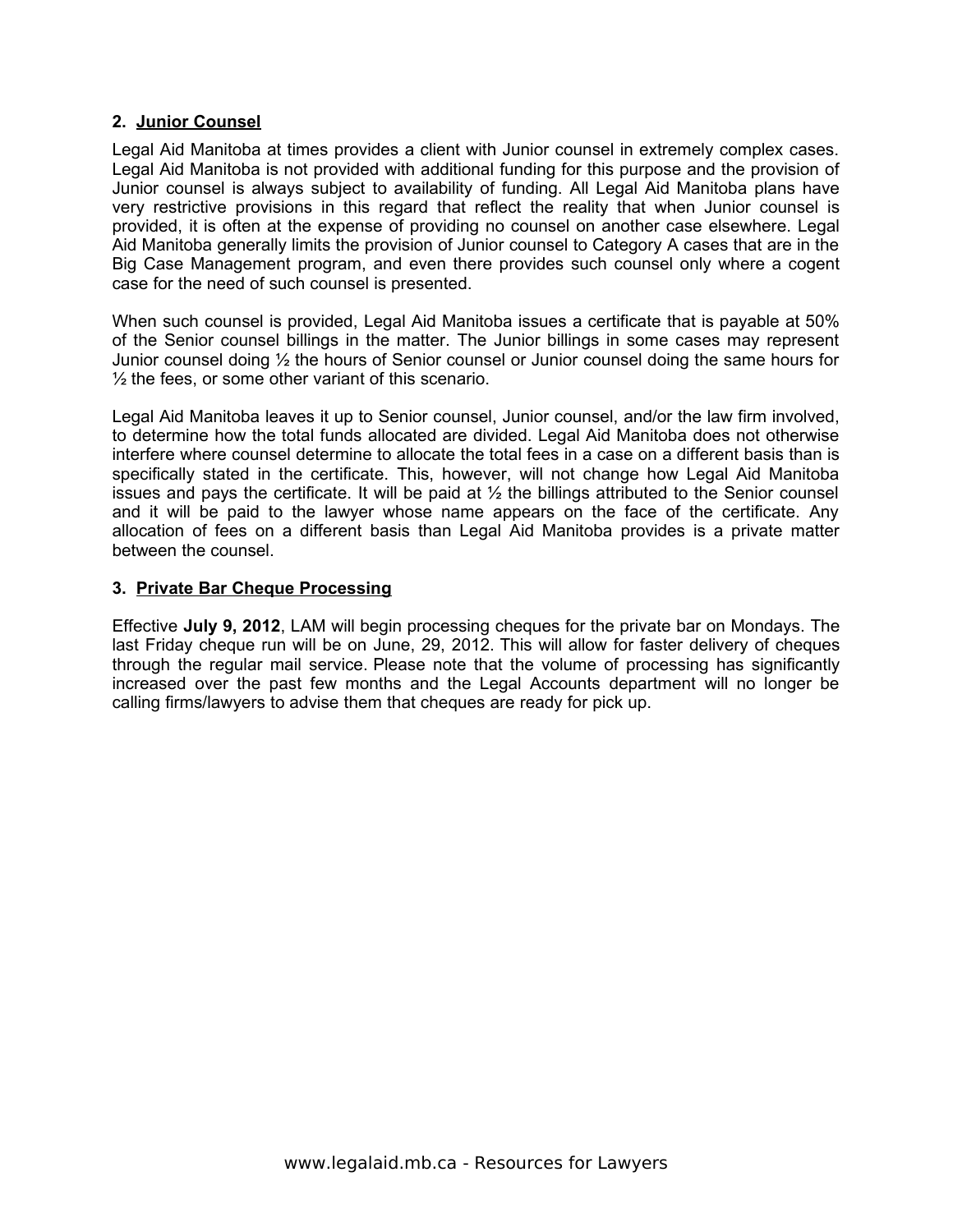# **NOTICE TO THE PROFESSION**

On August 30, 2012, in an effort to increase access to justice and the efficiency of the court process, the Chair, on behalf of Management Council of Legal Aid Manitoba, directed the following temporary measures be implemented until March 31, 2013. The effect these measures may have on Legal Aid Manitoba, access to justice and court efficiency, will be reviewed by Management Council on or before March 31, 2013.

### • **Child Protection Trial Approval:**

All Area Directors in Manitoba are directed to comply with the merit test in 5.1 of the *Area Directors' Manual* (*ADM*) when assessing Child Protection matters for Trial Approval. In those instances where it is determined that there is little likelihood of success, but *"G"* case considerations exist, trial approval shall be granted.

### • **Mental Health Court Duty Counsel:**

Legal Aid Manitoba shall make counsel available to provide duty counsel services at the regular sittings of the Mental Health Court in Winnipeg.

### • **Full Service Duty Counsel in Criminal Courts:**

Legal Aid Manitoba shall remove the financial restrictions imposed when providing duty counsel services, such as early guilty pleas and remands to "in custody" and "out of custody" applicants where possible.

### • **Changes to the Area Directors' Manual:**

### ◦ **Limited Purpose Certificates:**

Counsel providing services to detained youth and/or adult accused at police detachments in complex criminal matters may seek coverage as a result of the following changes to sections 9.8, 9.15 and 9.16 of the *ADM*. Legal Aid Manitoba will continue to work with its stakeholders to ensure that the *Charter* rights of detained youth and/or adult accused are protected.

### ◦ **Sections 9.8, 9.15 and 9.16** which formerly read:

**9.8** Where a certificate is issued for a limited purpose the Area Director assesses the number of hours anticipated to conclude the matter and authorizes representation for a limited number of hours.

**9.15** The Area Director may exercise discretion and grant a Legal Aid Manitoba certificate retroactively where counsel has:

a) provided services necessary to secure a legal benefit for a financially eligible person,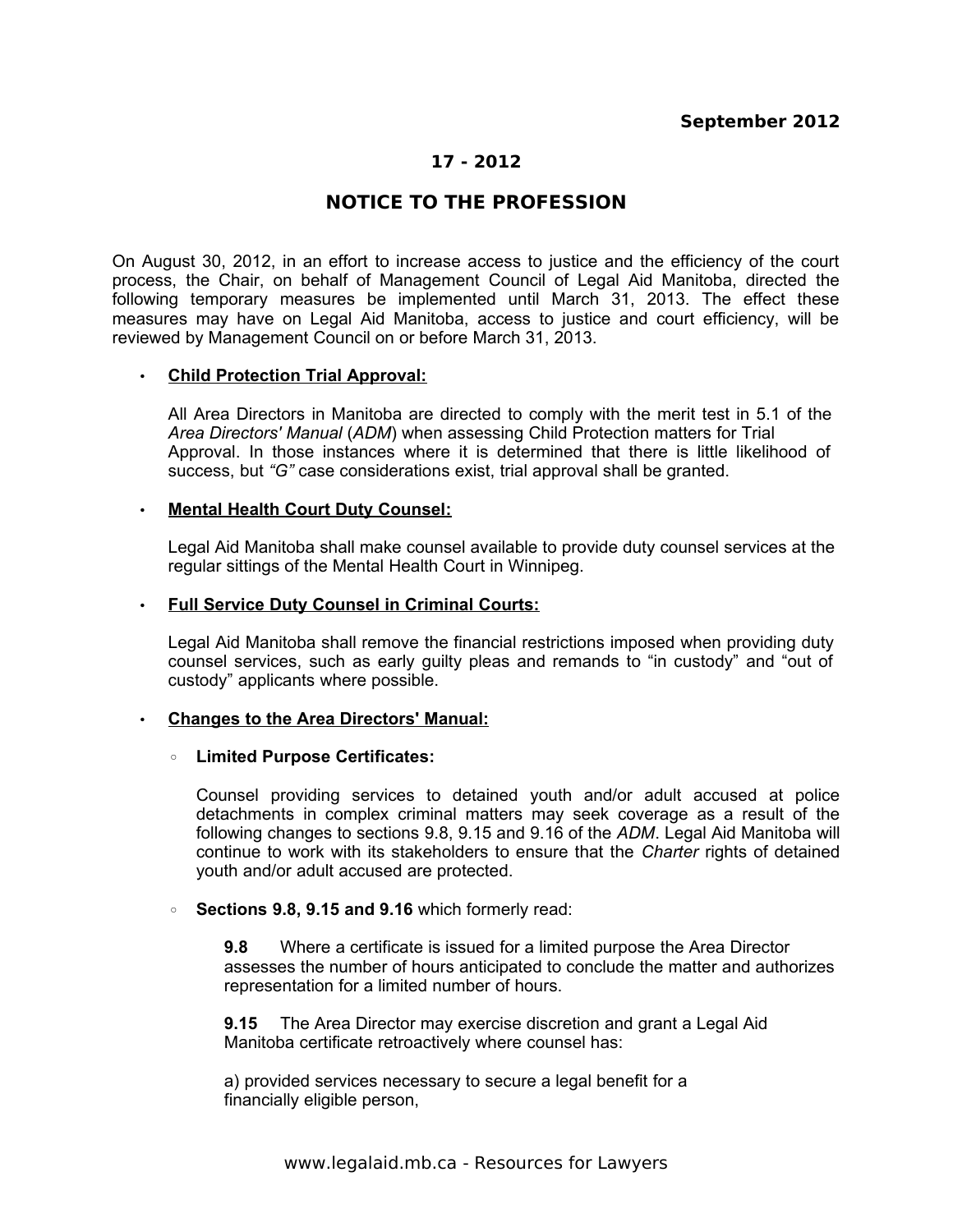b) demonstrated that the person would otherwise have been eligible for legal aid without contributions,

c) provided a Legal Aid application that was taken prior to the disposition and that otherwise complies with Section 2.1 above, and

d) provided a satisfactory explanation for not submitting the Application prior to providing services.

**9.16** A certificate granted pursuant to 9.15 above is not eligible for consideration in the BCM program or a Discretionary Increase.

### **are amended to read:**

**9.8** Where a certificate is issued for a limited purpose, including but not limited to providing services necessary to secure a legal benefit for a financially eligible person, the Area Director assesses the number of hours anticipated to conclude the matter, authorizes representation for a limited number of hours, and may authorize disbursements and expenses pursuant to sections 9.12, 9.13, and 9.14.

**9.15** The Area Director may exercise discretion and grant a Legal Aid Manitoba certificate retroactively to counsel requesting coverage pursuant to section 9.8, or where counsel has:

- a) provided services necessary to secure a legal benefit for a financially eligible person,
- b) demonstrated that the person would otherwise have been eligible for legal aid without contributions,
- c) provided a Legal Aid application that was taken prior to the disposition, and that otherwise complies with Section 2.1 above, and
- d) provided a satisfactory explanation for not submitting the Application prior to providing services.

**9.16** A certificate granted pursuant to 9.15 above is eligible for consideration in the BCM program or a Discretionary Increase.

### • **Financially Motivated Major Crimes**

The operation of section 4.1.10 in its entirety is suspended. All Legal Aid Manitoba applications will be assessed without the requirement of following the additional steps outlined in 4.1.10.

### • **Appeals in the Court of Appeal**

The operation of sections 5.2.7 and 5.2.8 in their entirety are suspended. Merit for all Legal Aid Manitoba applications for persons seeking an appeal of conviction and/or sentence to the Court of Appeal and/or the Supreme Court of Canada will be assessed by considering the basis of the right to appeal as provided in the *Criminal Code of Canada*, and current jurisprudence.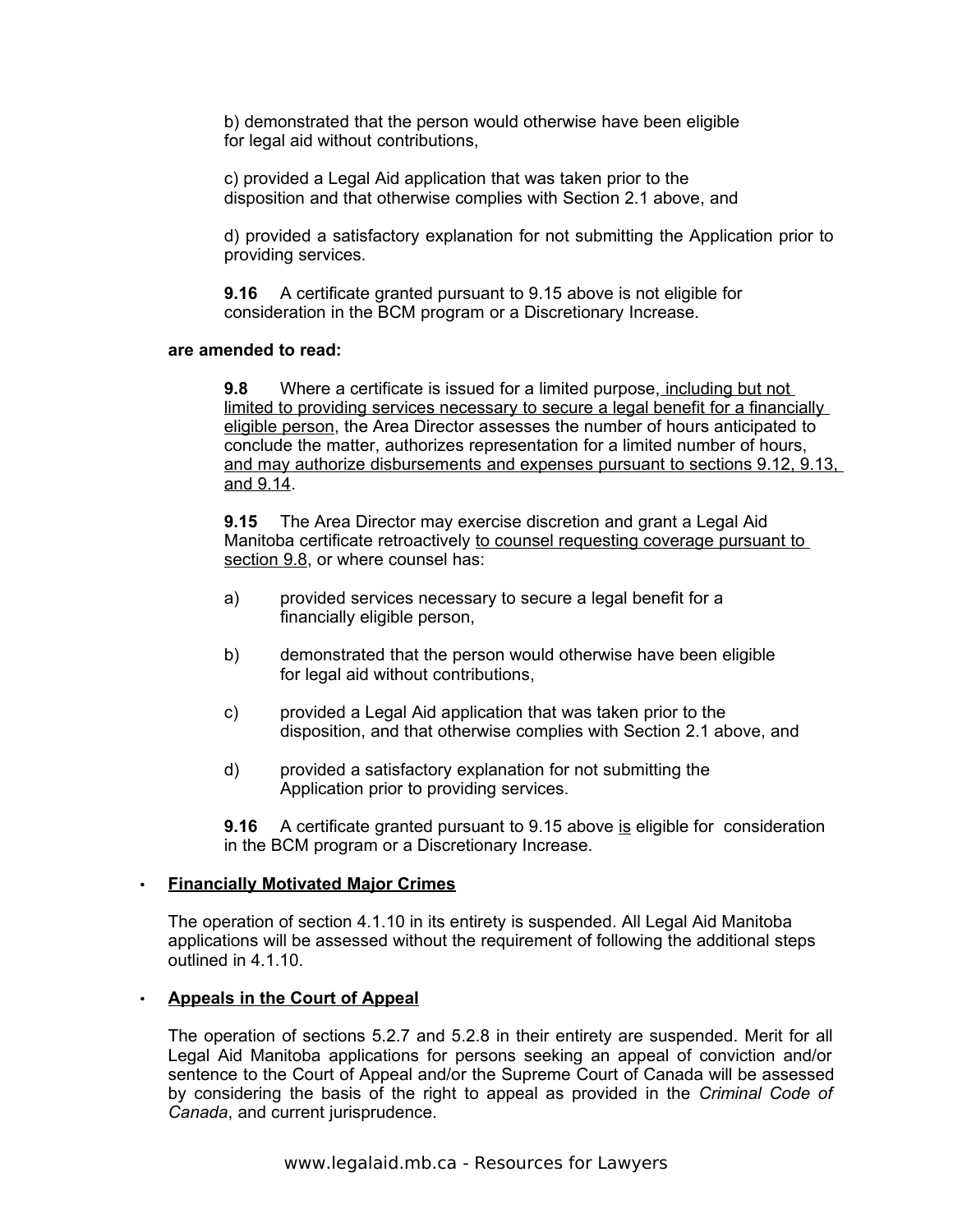# **September 2012**

### **18 - 2012**

# **NOTICE TO THE PROFESSION**

The Chair of Legal Aid Manitoba, on behalf of Management Council, has directed that the following letter replace Notice to the Profession #12, which was repealed September 20, 2012.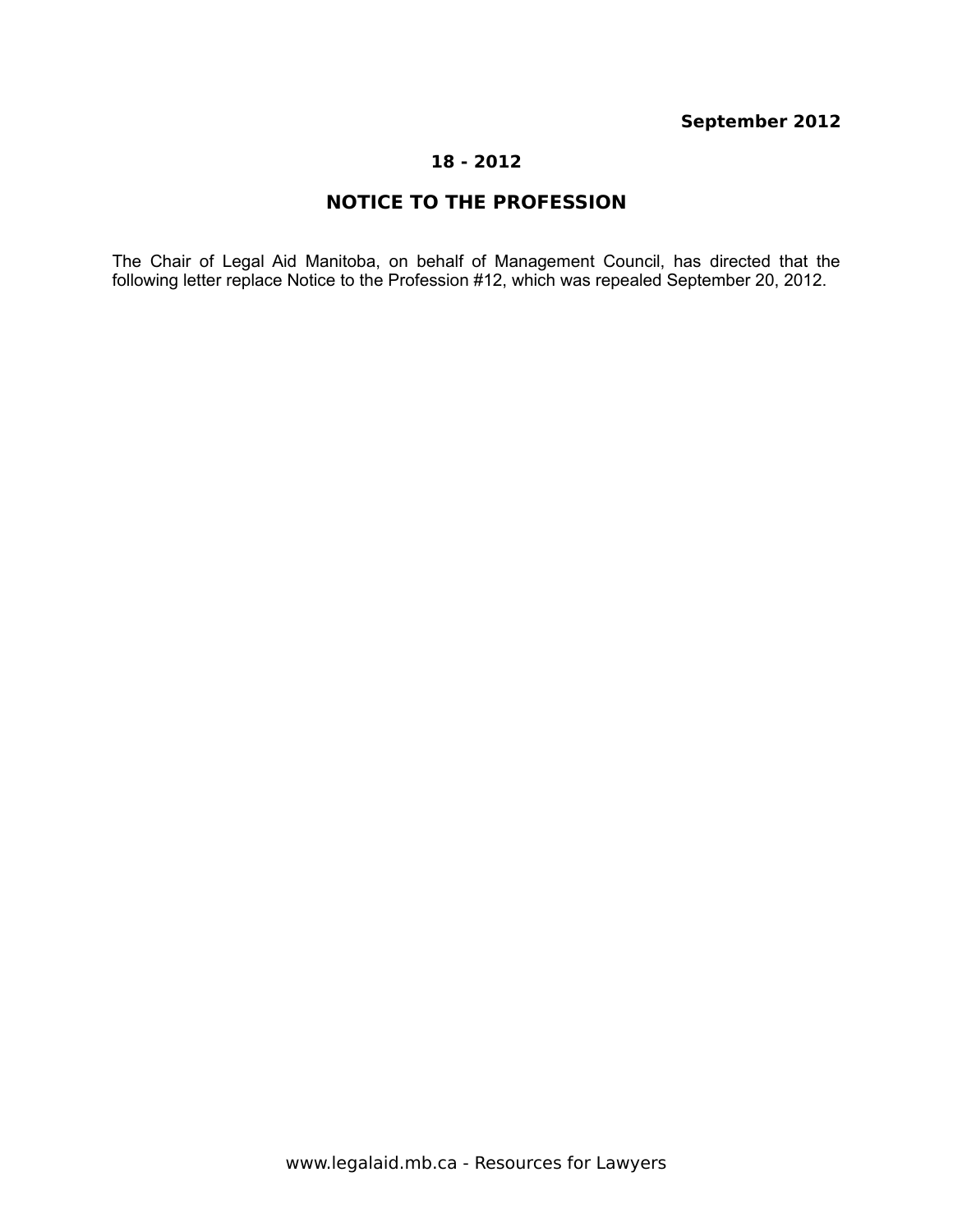September 20, 2012

Keith McCaskill **Chief of Police City of Winnipeg Police Service** P.O. Box 1680 Winnipeg, MB., R3C 2Z7

Kim Carswell **City of Winnipeg Police Service 151 Princess Street** P.O. Box 1680 Stn. Main Winnipeg, MB., R3C 2Z7

Dear Sir and Madam:

### **RE: Provision of Advice to Youth in Custody**

Further to the above noted matter, our organizations have been made aware of recent incidents where attorneys are being intimidated and threatened with arrest if they do not attend police detachments, even when youth clients have advised police that they are exercising their right to silence. Furthermore, lawyers that have attended to the police station to assist young persons have been threatened with criminal charges for giving advice to their clients to exercise their right to remain silent during the course of an interrogation. These actions by members of the Winnipeg Police Service are unacceptable.

Legal Aid Manitoba has canvassed all other Legal Aid plans across the country. The information received by Legal Aid Manitoba indicates that these tactics are non-existent in any other jurisdiction in Canada, including the other judicial districts in the Province of Manitoba.

Legal Aid Manitoba provides Brydges on call duty counsel services. The provision of Brydges services flows from the decision of the Supreme Court of Canada in 1990 which ruled that an individual has the right to be informed by the police of the existence and the availability of the applicable systems of Duty Counsel, and to be given an opportunity to consult with counsel.

The failure by the police to provide such information and the opportunity to consult with counsel constitutes a violation of an accused's Charter rights, and consequently any evidence obtained may subsequently be excluded by the Courts.

By their very nature, Brydges services are limited to telephone advice services. For example, the lawyer providing advice to a detained person is not, by doing so, agreeing to do a bail application, speak to sentence, or conduct a trial.

Similarly, unless specifically required by the terms of the retainer with the lawyer providing Brydges services, the lawyer has neither agreed to, nor is ethically obliged, to attend at a police detachment where the detained person indicates that they are exercising their right to remain silent, or when the detained person indicates that they wish to make a statement.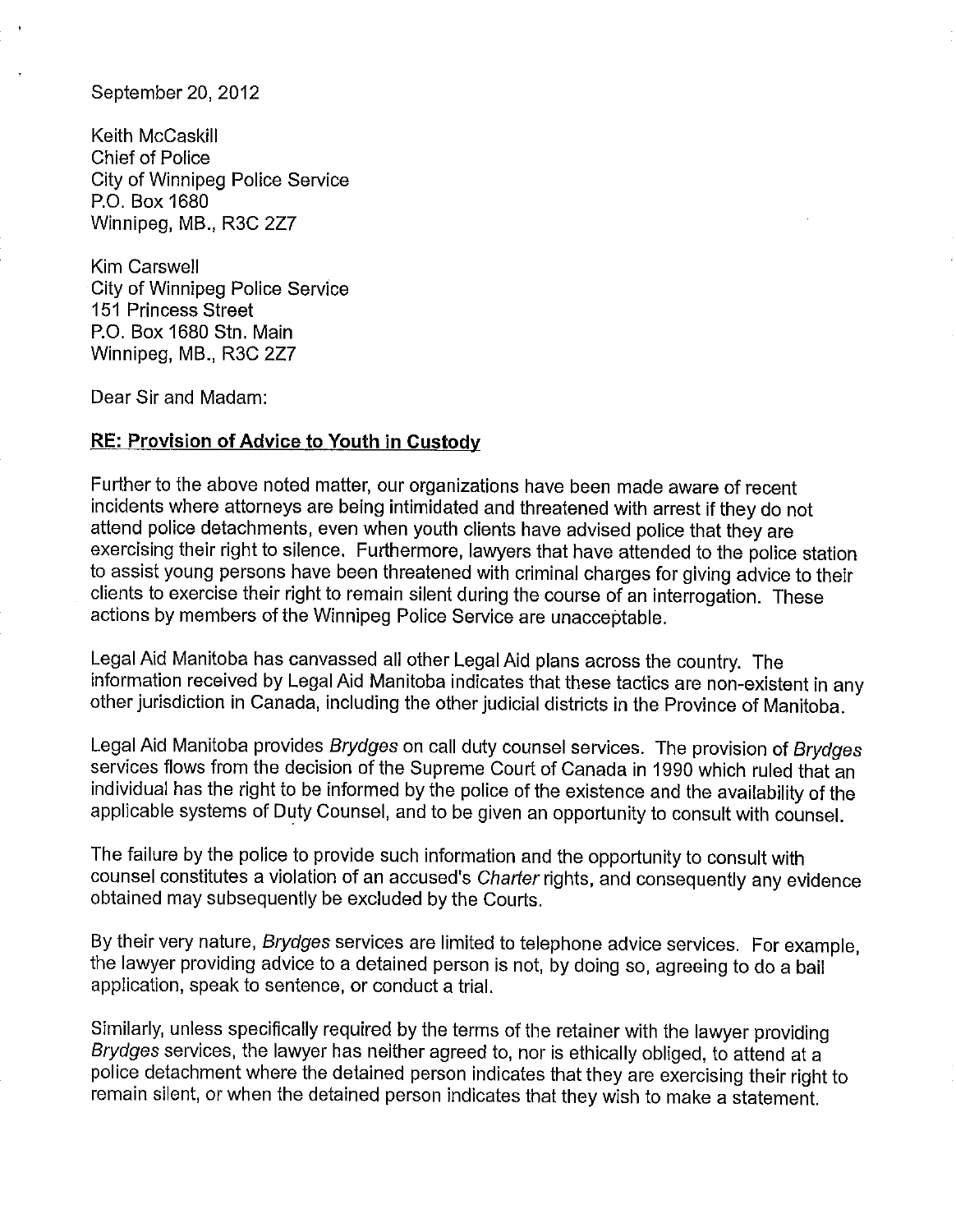Counsel retained by Legal Aid Manitoba to provide Brydges duty counsel services are retained only to provide telephone legal advice to detained persons. This practice is consistent with s. 46 of the Legal Aid Manitoba Regulation:

> A solicitor who represents or advises a person on a matter as duty counsel, and any solicitor who practises in association, or shares space or facilities, with the solicitor shall not be issued and shall not accept a certificate to represent the person in the matter unless the solicitor who wishes to represent the person obtains the approval of the executive director or area director.

Pursuant to Rule 2.02(1) and the commentary to Rule 4.01(1) of The Code of Professional Conduct, a lawyer's ethical obligations to a client can only flow from a retainer agreement, the nature of which is privileged. Furthermore, lawyers or articling students that are contracted with Legal Aid Manitoba to provide Brydges services to in custody clients are NOT RETAINED for the purposes of attending the police station.

We trust that you will give due consideration to the foregoing, and that this local practise will cease immediately.

Yours Truly,

**WITTMAN** President Manitoba Bar Association

**AL LONEY** 

President Legal Aid Lawyers Association

GIL D. CLIFFOI

**Executive Director** Legal Aid Manitoba

**DARREN-SAWCHUK** President **Criminal Defence Lawyers Association** 

Chair Legal Aid Manitoba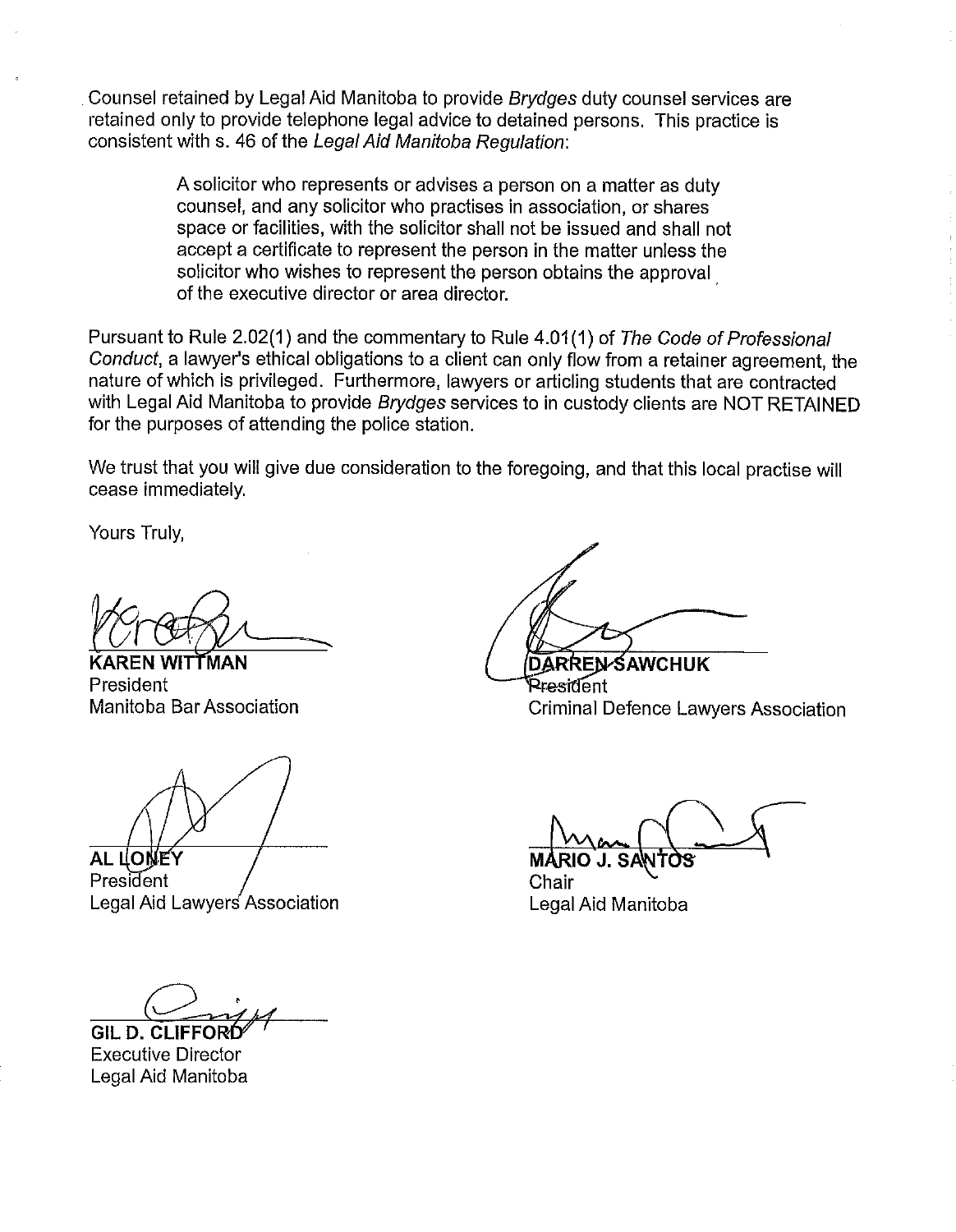The Honourable Andrew Swan  $cc$ Minister of Justice & Attorney General **Michael Mahon Assistant Deputy Attorney General** 

The Honourable Chief Justice G.D. Joyal Court of Queen's Bench

**Heather Leonoff Director Constitutional Law Branch** 

Ť

The Honourable Chief Judge R.K. Champagne Provincial Court of Manitoba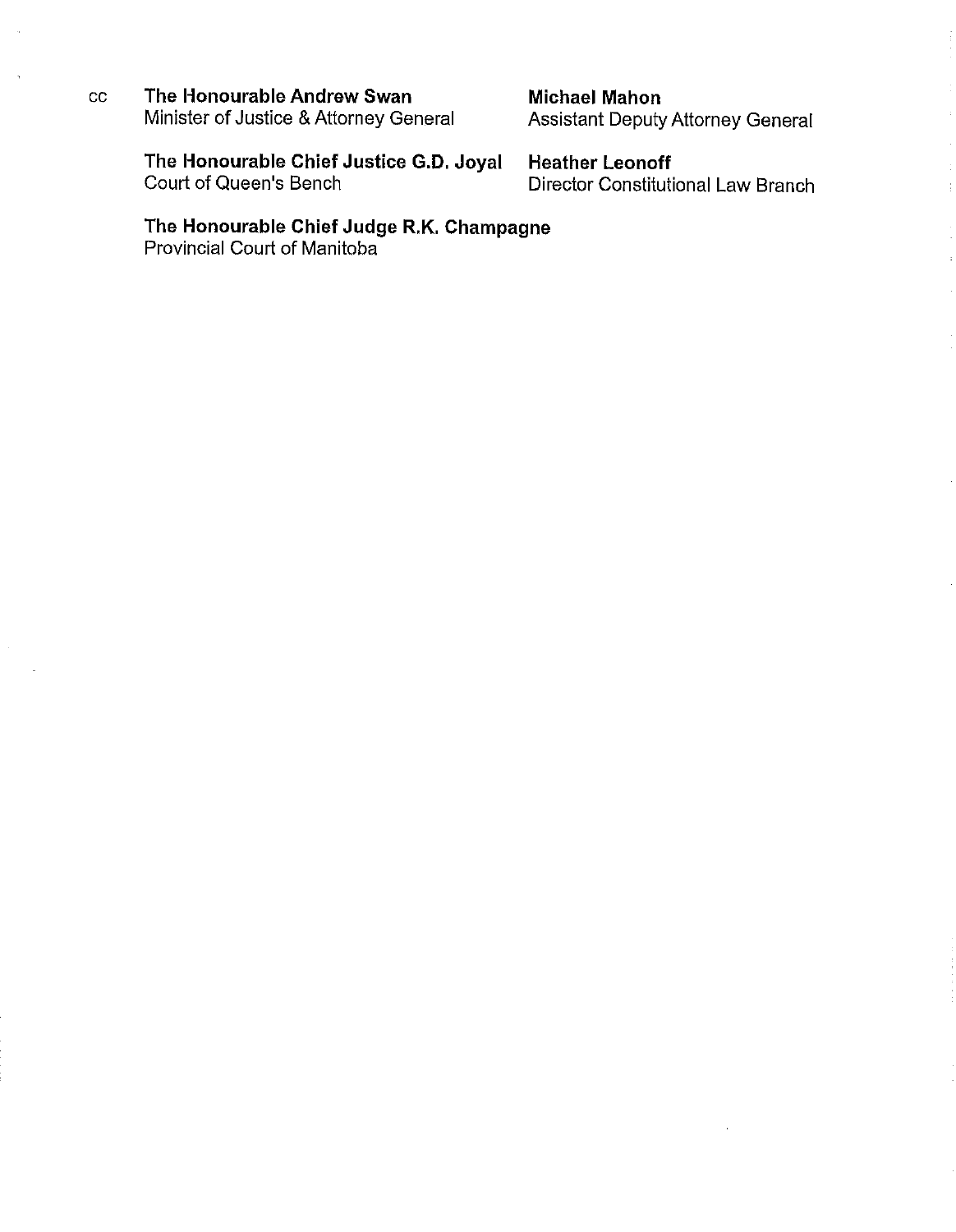### **19 – 2013**

# **NOTICE TO THE PROFESSION**

The Management Council of Legal Aid Manitoba have approved the following changes.

## **New Conditions to be added to Certificates**

Following consultation with Legal Aid Manitoba stakeholders, including members of the Judiciary, CDLA, MBA, and LALA, the following new condition has been added to every Legal Aid Certificate:

- **"Continuation:** Where, following a *bona fide* motion to withdraw from a Legal Matter covered by this certificate, an order is made that counsel continue as counsel of record, or provide representation as friend of the court, counsel shall be compensated for all reasonable services rendered in accordance with the tariff and/or any other applicable agreement.".
- This condition makes clear that Legal Aid Manitoba will pay counsel in the ordinary course where they have taken a certificate in good faith, gone on the record, and have been ordered by a judge to continue assisting a person after cancellation of the Legal Aid Certificate.

The following new conditions have also been added to every Legal Aid Certificate:

- **"Funds held in trust:** Any funds held in trust which are payable to the client at the conclusion of a legal matter covered by this certificate, other than funds specifically excluded by the Area Director's Manual, may in the sole discretion of LAM be applied against an amount payable on this or any other certificate issued to the benefit of the person named in this certificate. Counsel retained by LAM to represent the person named on this certificate must receive written permission from LAM before dealing with such funds in any manner.".
- This condition makes it clear that pursuant to Legal Aid Manitoba *Regulation* s. 32 – 36 Legal Aid Manitoba has authority to apply funds held in trust that would otherwise be released to the client, against the cost of providing Legal Aid in the current matter(s) or other matter(s) where a balance remains outstanding. Some funds held in trust (such as child support) are specifically excluded from being used in this manner pursuant to provisions in the Area Director's Manual. Counsel who have funds in trust to the benefit of a legal aid client at the end of a case are obliged to get written permission from Legal Aid Manitoba prior to releasing such funds.